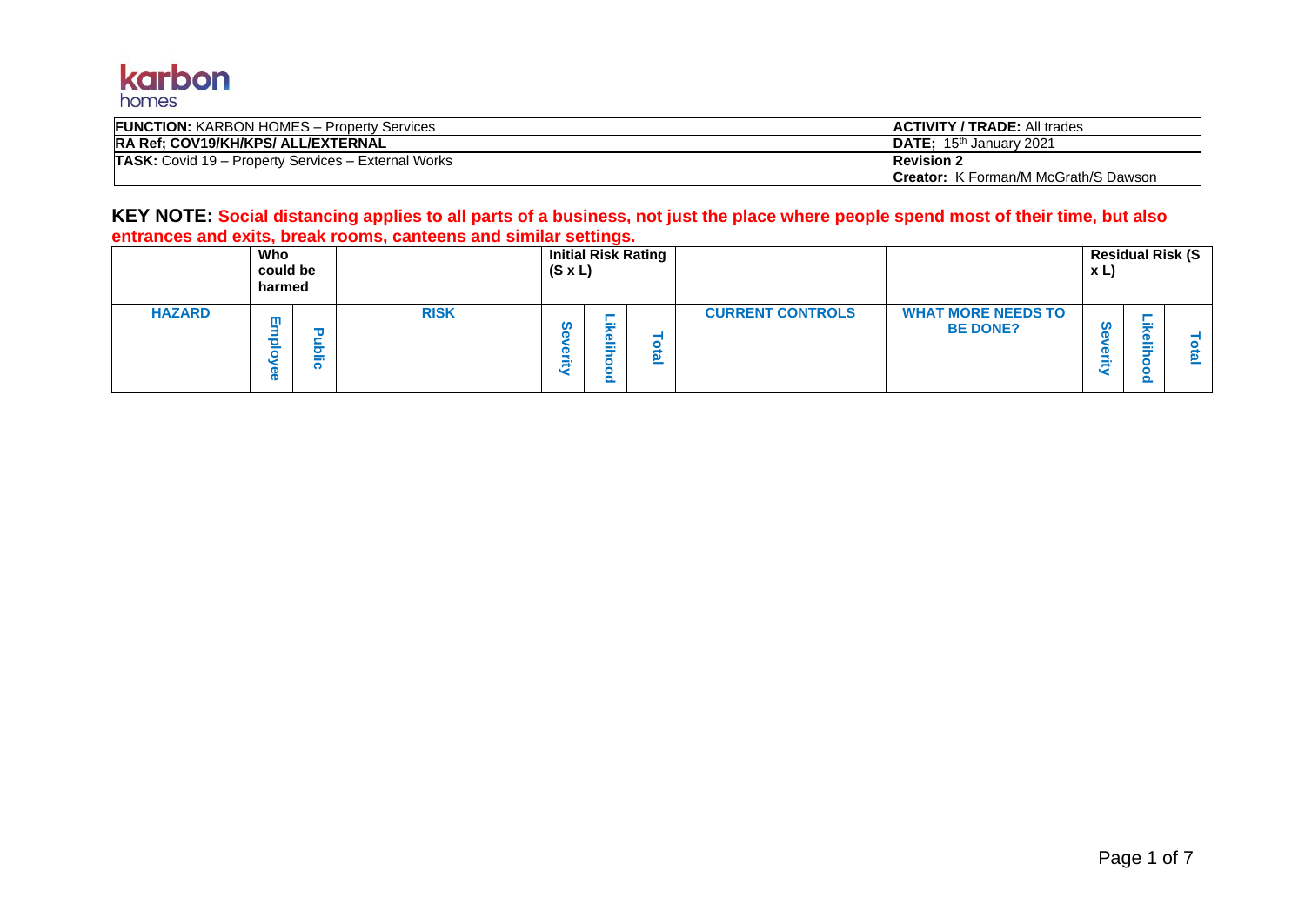|       | <b>Karpon</b> |
|-------|---------------|
|       |               |
| homes |               |

| <b>New Variant Covid-</b> | Υ | Υ | The new variant is not thought to                            | 5 | 5 | 25 | Key controls, Hands - Face -                                                                                                                                                                                                                   | 5 | $\mathbf{2}$ | 10 |
|---------------------------|---|---|--------------------------------------------------------------|---|---|----|------------------------------------------------------------------------------------------------------------------------------------------------------------------------------------------------------------------------------------------------|---|--------------|----|
| 19 (Dec 2020<br>onwards)  |   |   | be any more threatening to health<br>but is known to be more |   |   |    | Space - Ventilate                                                                                                                                                                                                                              |   |              |    |
|                           |   |   | transmissible                                                |   |   |    | The concentration of any virus will<br>be lower outdoors                                                                                                                                                                                       |   |              |    |
|                           |   |   |                                                              |   |   |    | The latest gov.uk guidance<br>January 2021 states for all<br>employees to work from home<br>if/where this is not possible then go<br>to work.                                                                                                  |   |              |    |
|                           |   |   |                                                              |   |   |    | Any employee showing symptoms<br>of COVID-19 do not attend work<br>and isolate for a minimum of<br>10days.                                                                                                                                     |   |              |    |
|                           |   |   |                                                              |   |   |    | On appointment being made<br>scheduling teams carry out pre-<br>appointment questions regarding<br>Covid-19 to ensure there is no risk<br>to colleagues. Customers are<br>requested to advise if any changes<br>occur before appointment date. |   |              |    |
|                           |   |   |                                                              |   |   |    | Colleagues call ahead before<br>attending and carry out the<br>following questions<br>with customers.                                                                                                                                          |   |              |    |
|                           |   |   |                                                              |   |   |    | Are any of the<br>$\bullet$<br>resident/s self-<br>isolating                                                                                                                                                                                   |   |              |    |
|                           |   |   |                                                              |   |   |    | $\bullet$ Is there a risk<br>of COVID -<br>19 being present at<br>the property                                                                                                                                                                 |   |              |    |
|                           |   |   |                                                              |   |   |    | Are there<br>any residents in<br>quarantine<br>following a recent                                                                                                                                                                              |   |              |    |
|                           |   |   |                                                              |   |   |    | trip overseas<br>If the answer is yes to any of the<br>above colleagues do not attend<br>the property and contact line<br>manager as per Covid-19<br>Guidance Document.                                                                        |   |              |    |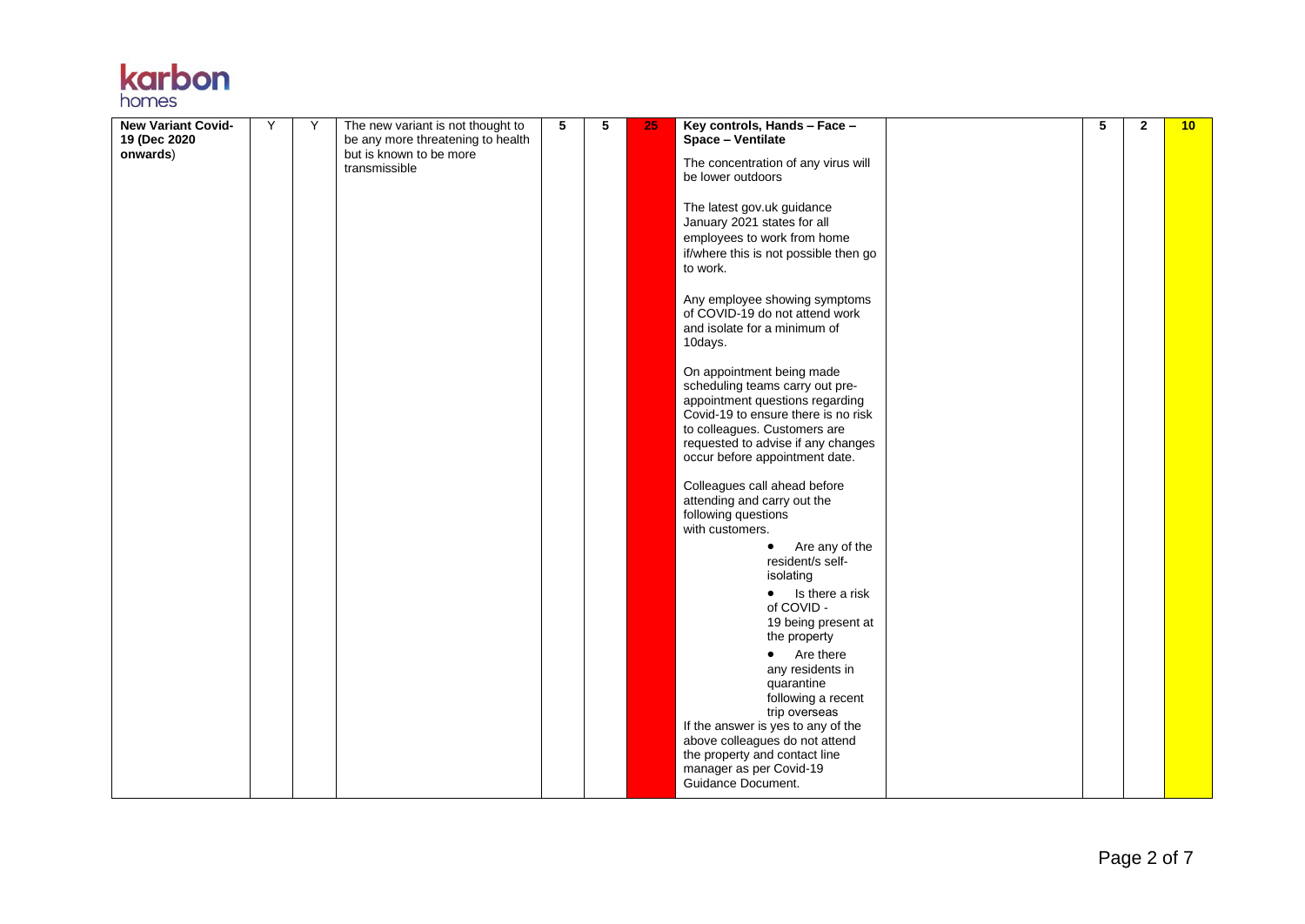

|                                                                                                                                    |   |                                                                                                                                               |   |   |    | Is anyone in the<br>property shielding<br>If yes check that they are happy for<br>you to attend if not then line<br>manager is informed.<br>If there is no answer then above<br>questions must be asked at the<br>doorstep of the property, wearing a<br>face masks and standing back at<br>least 2m is required, when<br>speaking with customers.                                                                                                                                                                                                                                                                                   |                                                                                                                                                                                                                                 |   |                |
|------------------------------------------------------------------------------------------------------------------------------------|---|-----------------------------------------------------------------------------------------------------------------------------------------------|---|---|----|--------------------------------------------------------------------------------------------------------------------------------------------------------------------------------------------------------------------------------------------------------------------------------------------------------------------------------------------------------------------------------------------------------------------------------------------------------------------------------------------------------------------------------------------------------------------------------------------------------------------------------------|---------------------------------------------------------------------------------------------------------------------------------------------------------------------------------------------------------------------------------|---|----------------|
| Covid 19<br>A highly contagious<br>biohazard, that has<br>the potential to<br>cause severe health<br>conditions and<br>fatalities. | Y | <b>Travel to site</b><br>Catching the virus and becoming<br>And $/$ or<br>Spreading the virus to colleagues,<br>family and or wider community | 5 | 3 | 15 | <b>Maintain Social Distancing.</b><br>Avoid public transport if possible.<br>Consider travelling to sites alone,<br>using own transport, where<br>insurance allows<br>If workers have no option but to<br>travel together, for example non<br>drivers / roofers/ manual handling<br>needs; the following should be<br>encouraged.<br>Journeys should be with same<br>individuals and limited in the<br>number of people travelling per<br>site.<br>Maintaining good ventilation for<br>example keeping windows open<br>and passengers facing away from<br>one another wearing Masks and<br>Gloves to reduce risk of<br>transmission. | Vehicles regularly cleaned using<br>gloves and standard cleaning<br>products, with emphasis on<br>handles and other areas where<br>passengers may touch<br>surfaces.<br>Wear face covering if<br>travelling on public transport | 5 | 5 <sup>1</sup> |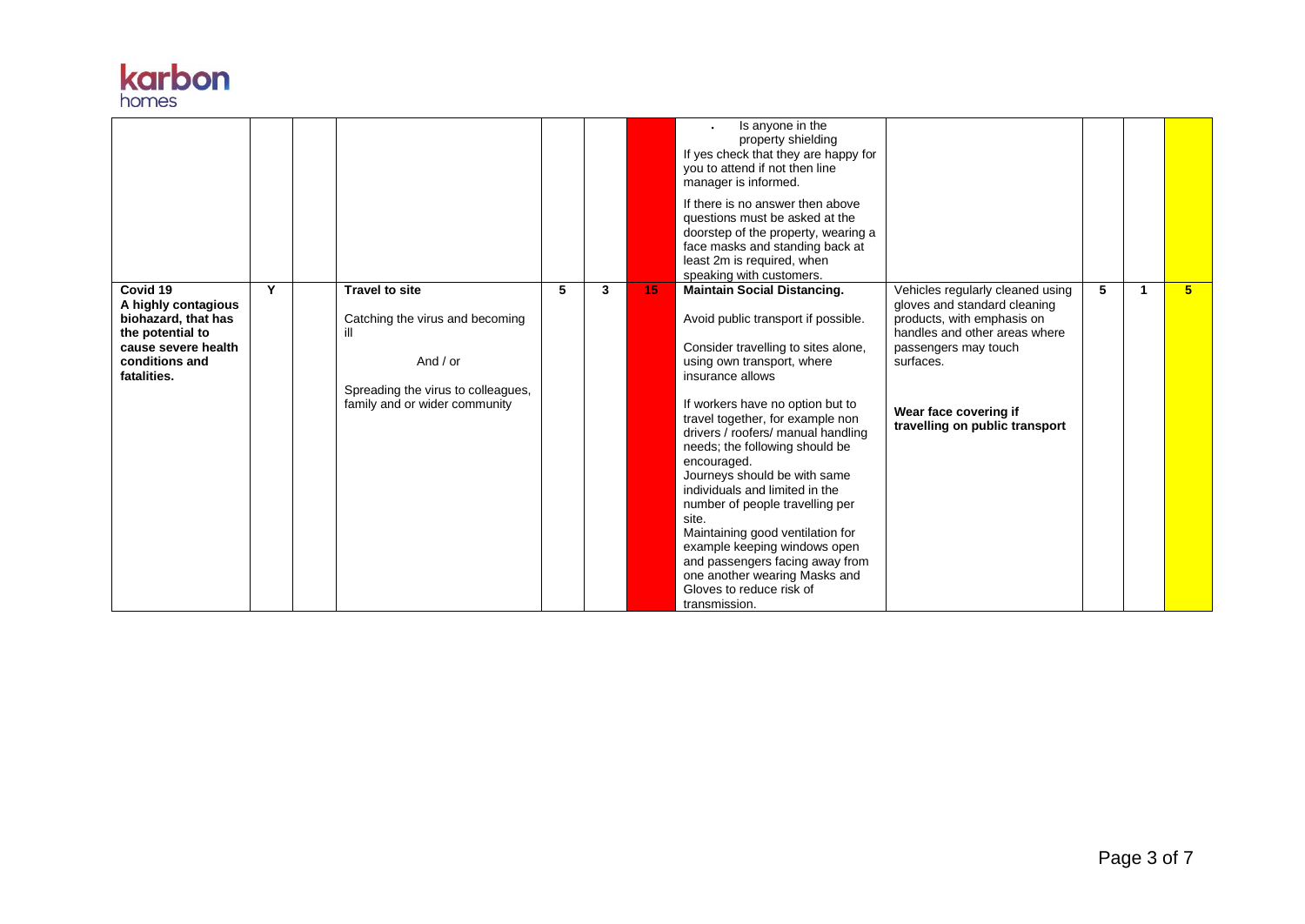# **karbon**

| Covid 19  | Y | Υ | Access and Egress to Sites.<br>Catching the virus and becoming<br>ill<br>And $/$ or<br>Spreading the virus to colleagues,<br>family and or wider community             | 5 | 4              | 20              | <b>Maintain Social Distancing.</b><br>The concentration of any virus will<br>be lower outdoors<br>Karbon employees (or contractors)<br>must not attend work if they or if<br>someone in their household have<br>flu like covid-19 symptoms.<br>Only attend site as directed by<br>Management.<br>Work is organised to limit the<br>number of colleagues on site at<br>any time.<br>Observe the controls put in<br>place by the site management<br>this may include site induction,<br>staggered start times / allotted<br>appointment times,<br>requirements to sanitise hands<br>on each entry and exit, one-way<br>systems, or restrictions on<br>welfare facilities. | Additional guidance is published<br>by the Construction Leadership<br>Council and Gov.UK<br>Any PPE required to access<br>the site must be available for<br>use, offer adequate protection<br>and be suitable for the wearer. | 5 | 1 | $\overline{\mathbf{5}}$ |
|-----------|---|---|------------------------------------------------------------------------------------------------------------------------------------------------------------------------|---|----------------|-----------------|-------------------------------------------------------------------------------------------------------------------------------------------------------------------------------------------------------------------------------------------------------------------------------------------------------------------------------------------------------------------------------------------------------------------------------------------------------------------------------------------------------------------------------------------------------------------------------------------------------------------------------------------------------------------------|-------------------------------------------------------------------------------------------------------------------------------------------------------------------------------------------------------------------------------|---|---|-------------------------|
| Covid -19 | Y | Y | Moving around Buildings and<br>worksites.<br>Catching the virus and becoming<br>ill<br>And / or<br>Spreading the virus to colleagues,<br>family and or wider community | 5 | $\overline{4}$ | 20 <sup>°</sup> | <b>Maintain Social Distancing</b><br>The concentration of any virus will<br>be lower outdoors<br>Discourage any non-essential<br>movement.<br>Follow site rules; one-way systems<br>and 2m separation.<br>Where work near others cannot<br>be avoided additional PPE<br>(gloves and face covering) may<br>be required and time spent in<br>close proximity should be as<br>short as possible.<br>Karbon employees (or contractors)<br>must not attend work if they or if<br>someone in their household have<br>flu like covid-19 symptoms.                                                                                                                              |                                                                                                                                                                                                                               | 5 | 2 | 10                      |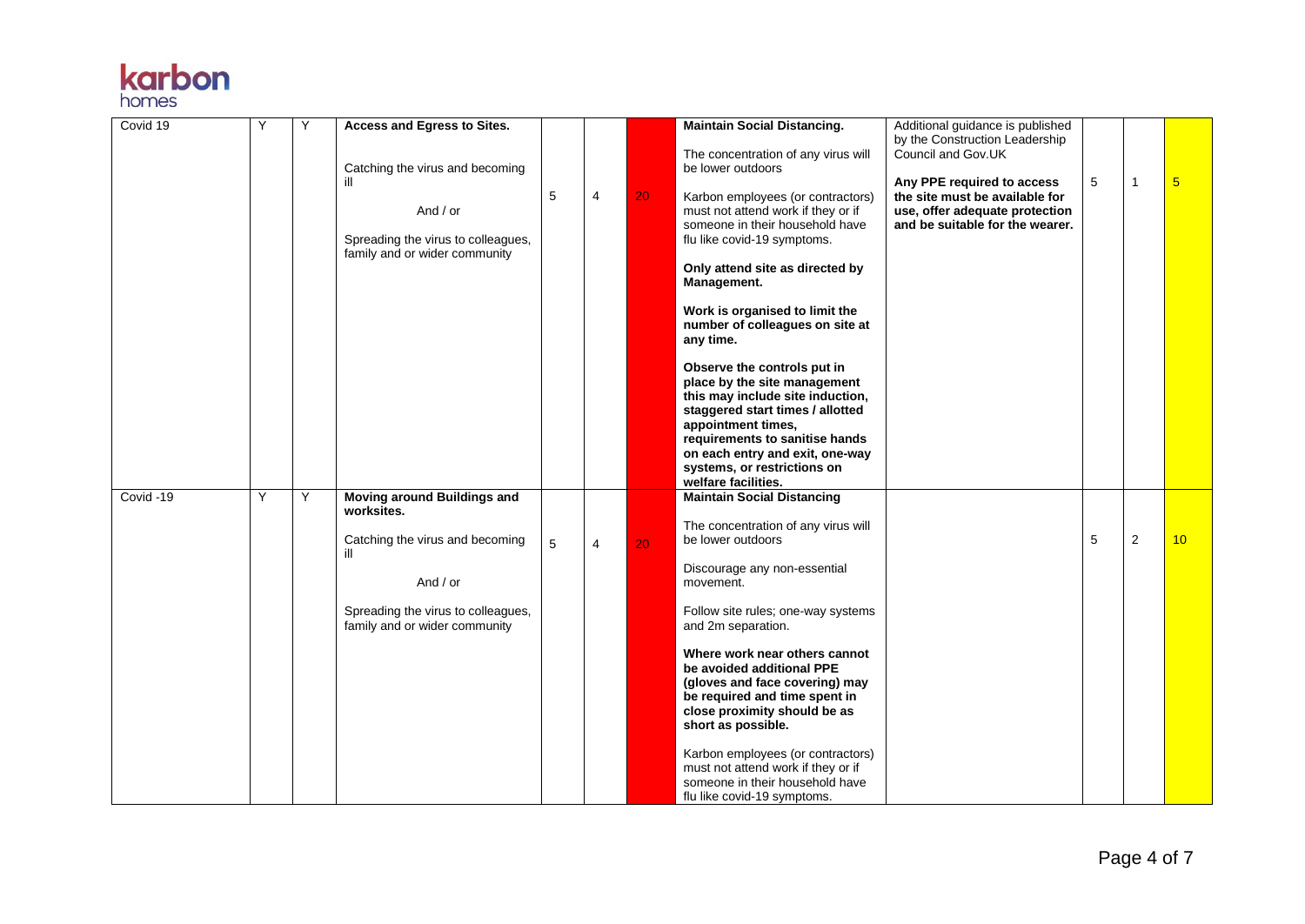

| Covid 19 |   |   | Handling materials and waste<br>Catching the virus and becoming ill<br>Spreading the virus to colleagues,<br>family and or wider community                                                                                           | 5 | 4 |                 | <b>Maintain Social Distancing</b><br><b>Hand hygiene</b><br>Ensuring social distancing and<br>hygiene measures are followed when<br>supplies or tools are to be delivered.<br>Removing waste in bulk if possible                                                                                                                                                        |                                                                                                                      | 5 |                |                 |
|----------|---|---|--------------------------------------------------------------------------------------------------------------------------------------------------------------------------------------------------------------------------------------|---|---|-----------------|-------------------------------------------------------------------------------------------------------------------------------------------------------------------------------------------------------------------------------------------------------------------------------------------------------------------------------------------------------------------------|----------------------------------------------------------------------------------------------------------------------|---|----------------|-----------------|
| Covid 19 | Y | Y | Workplaces<br>Catching the virus and becoming<br>ill<br>And / or<br>Spreading the virus to colleagues,<br>family and or wider community                                                                                              | 5 | 4 | 20              | <b>Maintain Social Distancing</b><br>Hand hygiene<br>Limit the number of people on<br>site at any time.<br>Follow site rules; one-way systems<br>and 2m separation.<br>Do not share any tools<br>Wash / sanitise hands at regular<br>intervals.                                                                                                                         |                                                                                                                      | 5 | $\overline{2}$ | 10              |
| Covid-19 | Υ | Y | Welfare<br>Catching the virus and becoming<br>ill<br>And / or<br>Spreading the virus to colleagues,<br>family and or wider community                                                                                                 | 5 | 4 | 20              | <b>Maintain Social Distancing</b><br><b>Hand Hygiene</b><br>Observe site rules for toilets and<br>welfare facilities<br>Staggering break times to reduce<br>any pressure in welfare areas<br>Sanitise hands regularly and<br>always before eating drinking or<br>smoking.                                                                                               | Consider leaving site and sitting<br>in your vehicle alone at<br>lunchtime or using safe outside<br>areas for breaks | 5 | 2              | 10              |
| Covid-19 | Y |   | Accidents security and other<br><i>incidents</i><br><b>Prioritise safety during</b><br><i>incidents</i><br>Catching the virus and becoming<br>ill<br>And / or<br>Spreading the virus to colleagues,<br>family and or wider community | 5 | 3 | 15 <sub>1</sub> | <b>Maintain Social Distancing</b><br>In an emergency the immediate<br>danger may be a higher risk than<br>the virus - move to a place of<br>safety as quickly and orderly as<br>possible, re-establish social<br>distancing and hand hygiene as<br>soon as possible.<br>People involved in first aid must be<br>immediately aware of additional<br>sanitation measures. |                                                                                                                      | 5 | 2              | 10 <sup>°</sup> |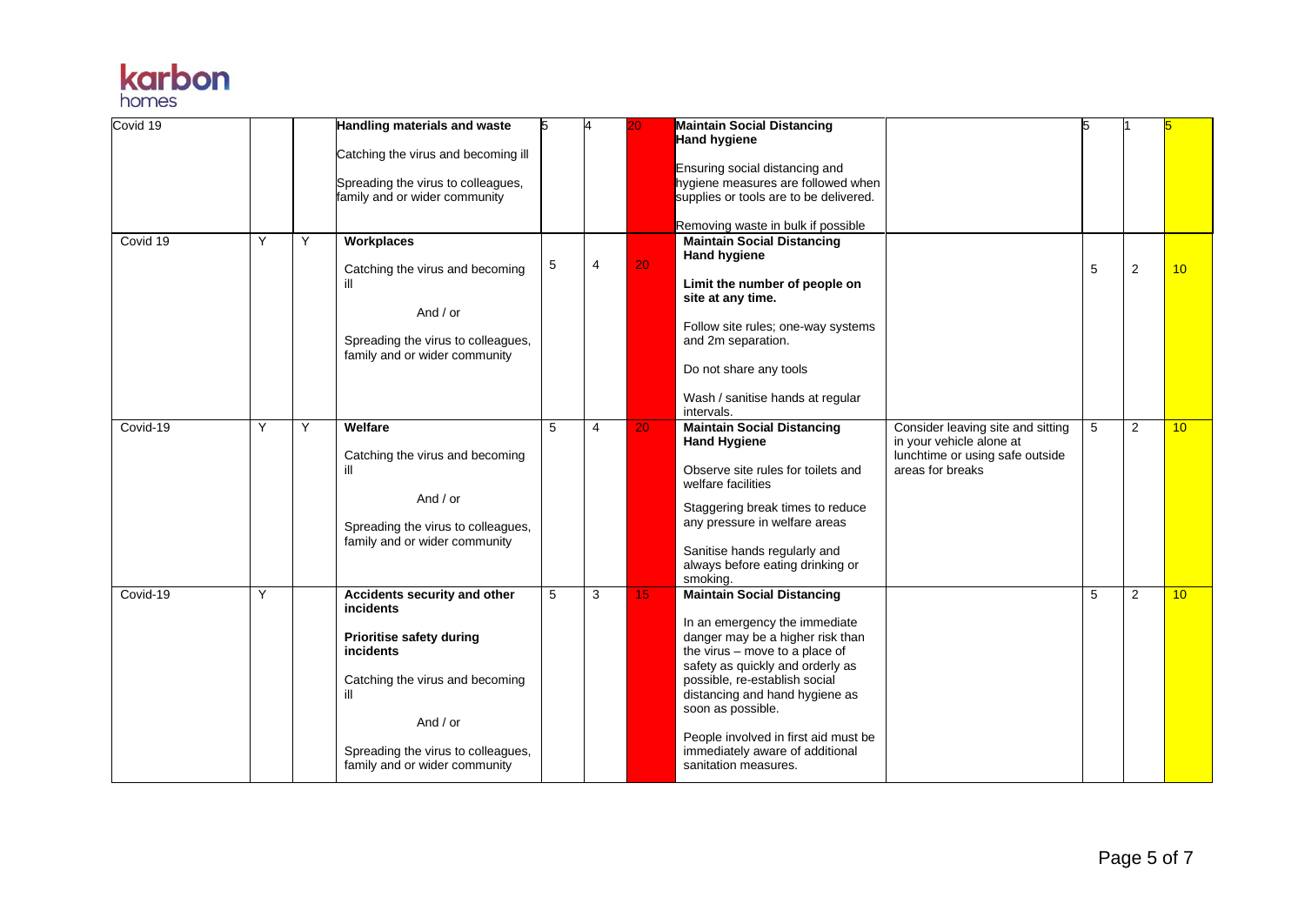## **karbon**

### Managers Risk Assessment Checklist

| <b>No</b>      | <b>Action</b>                                                                               | <b>Check</b> | <b>Manager name</b> | <b>Manager signed</b> |
|----------------|---------------------------------------------------------------------------------------------|--------------|---------------------|-----------------------|
|                |                                                                                             | frequency    |                     |                       |
| $\mathbf{1}$   | Are hand washing / sanitising facilities available?                                         | Once         |                     |                       |
| $\overline{2}$ | Does the layout allow social distancing?                                                    | Once         |                     |                       |
| $\mathfrak{S}$ | Does the work allow social distancing?                                                      | Once         |                     |                       |
| $\overline{4}$ | Is a new site induction required? (I.e. when different people go into the site or property) | Once         |                     |                       |
| $\overline{5}$ | Are SSOW in place for Medium to High risk activities?                                       | Once         |                     |                       |
| 6              | Are contractors RAMS suitable and sufficient?                                               | As           |                     |                       |
|                |                                                                                             | required     |                     |                       |
| $\overline{7}$ | Have all individuals received, read, understood and confirmed their acceptance of the RA    | Once         |                     |                       |
|                | and any associated SSOW?                                                                    |              |                     |                       |
| 8              | Have Trade Unions received and confirmed their acceptance of the RA and any associated      | Once         |                     | To be confirmed by    |
|                | SSOW?                                                                                       |              |                     | H&S Mgr.              |
| 9              | Is PPE required (ppe matrix)?                                                               | Once         |                     |                       |
|                | Gloves,                                                                                     |              |                     |                       |
|                | Coverall,                                                                                   |              |                     |                       |
|                | Apron,                                                                                      |              |                     |                       |
|                | Face covering                                                                               |              |                     |                       |
|                | Filtering respirator.                                                                       |              |                     |                       |
|                | Face shield / eye protection.                                                               |              |                     |                       |
|                |                                                                                             |              |                     |                       |
| 10             | Any other equipment required? E.g. Additional Pens                                          | Once         |                     |                       |
| 10             | Has any additional training and or instruction related to PPE been provided and recorded?   | Once         |                     |                       |
| 11             | Has any additional training and or instruction related to new process been provided and     | Once         |                     |                       |
|                | recorded?                                                                                   |              |                     |                       |
| 12             | Have we responded to concerns raised by colleagues?                                         | As           |                     |                       |
|                |                                                                                             | required     |                     |                       |